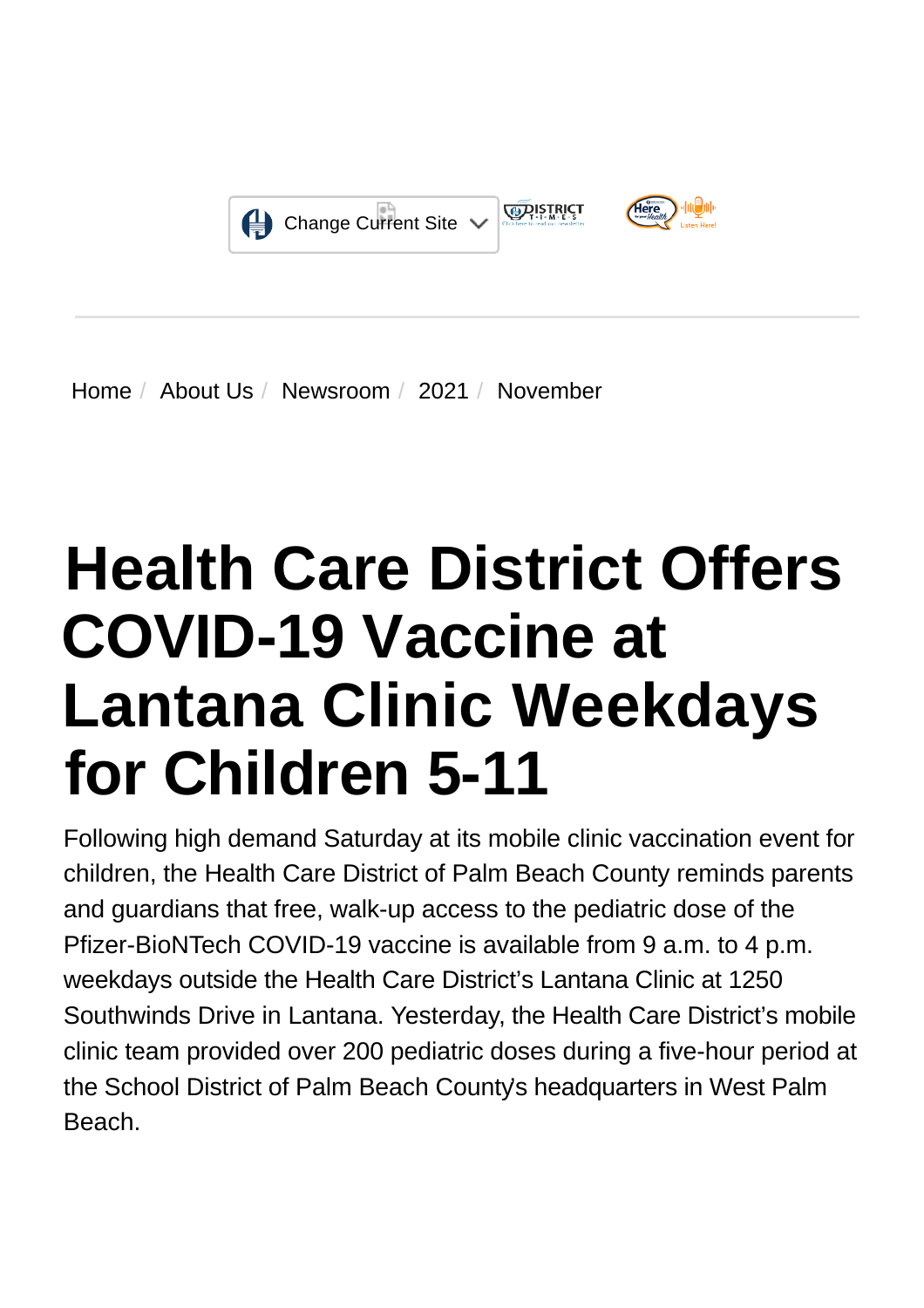"We'd like to remind the community that our mobile unit in the parking lot of our Lantana Clinic is a convenient site during the week for children as young as five to be vaccinated against COVID-19," said Belma Andrić, MD, MPH, the Health Care District's Chief Medical Officer. "No appointment is necessary so families can stop by during the day and know the vaccine is available for them and their children."

The pediatric dose is one-third the strength of the vaccine formulated for individuals ages 12 and older and is authorized by the [FDA a](http://https//www.fda.gov/news-events/press-announcements/fda-authorizes-pfizer-biontech-covid-19-vaccine-emergency-use-children-5-through-11-years-age)nd approved by the U.S. [Centers for Disease Control and Prevention](http://https//urldefense.com/v3/__http:/www.cdc.gov/vaccines/covid-19/planning/children.html__;!!GJGkTnIE!YVQCZx5qE6WyZHaYeIUpJ7uhxZSU7-It4fqY8F7QPu4feKKOn8y5kdsjS8ouzA$) (CDC) for children ages 5 through 11. According to the CDC, COVID-19 is the eighth-leading cause of death among this young age group. Children ages 5 through 17 must be with a parent or guardian to be vaccinated at the following locations:

| <b>Date</b> | <b>Time</b> | <b>Location</b>                                                                                                               | $1^\mathsf{st}, 2^\mathsf{nd},$ or<br>3 <sup>rd</sup> Dose | <b>Vaccine</b><br><b>Brand</b> | <b>Ages</b> |
|-------------|-------------|-------------------------------------------------------------------------------------------------------------------------------|------------------------------------------------------------|--------------------------------|-------------|
|             |             | <b>Lantana Clinic</b><br><b>Parking Lot</b><br>Monday - Friday 9am - 4pm 1250 Southwinds<br><b>Drive</b><br>Lantana, FL 33462 | $1^{st}$ , $2^{nd}$ &<br>3 <sup>rd</sup> doses             | Pfizer                         | 5 and up    |

**TOP**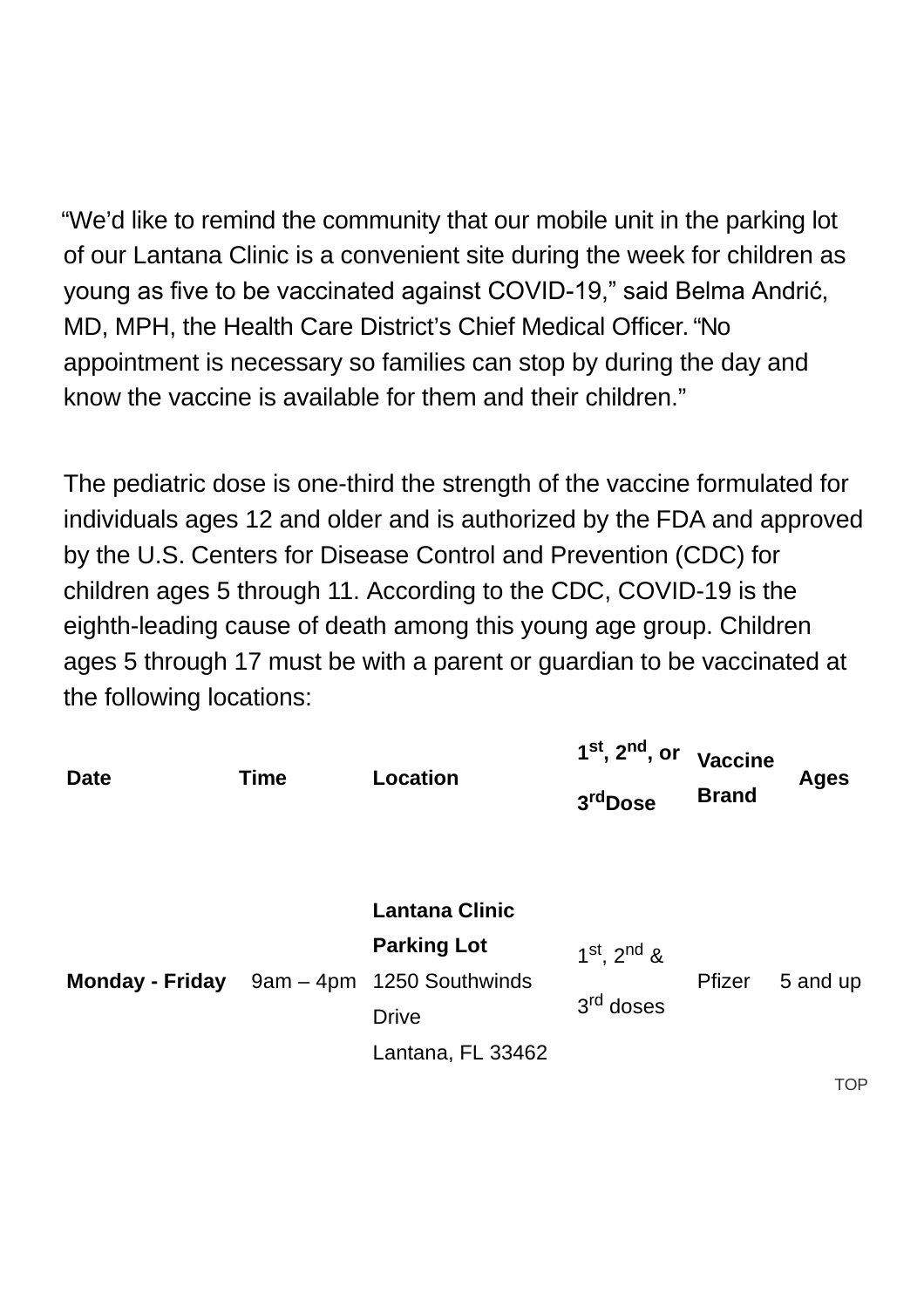|                                      |                                      | <b>School District</b>                                                                                |                                                  |               |            |
|--------------------------------------|--------------------------------------|-------------------------------------------------------------------------------------------------------|--------------------------------------------------|---------------|------------|
| Monday,<br>November 8 <sup>th</sup>  | $7:30am -$<br>10:30am                | Dr. Mary McLeod<br><b>Bethune</b><br><b>Elementary School</b><br>1501 Avenue U                        | $1^{st}$ , $2^{nd}$ , &<br>3 <sup>rd</sup> doses | Pfizer        | 5 and up   |
|                                      |                                      | West Palm Beach,<br>FL 33404                                                                          |                                                  |               |            |
| Monday,                              | $12:15$ pm $-$<br>3:15 <sub>pm</sub> | <b>Lake Park</b><br><b>Elementary School</b>                                                          | $1^{st}$ , $2^{nd}$ , &<br>3 <sup>rd</sup> doses | Pfizer        | 5 and up   |
| November 8 <sup>th</sup>             |                                      | 410 3 <sup>rd</sup> Street<br>Lake Park, FL 33403                                                     |                                                  |               |            |
| Tuesday,<br>November 9 <sup>th</sup> | $7:30am -$<br>10:30am                | J. C. Mitchell<br><b>Elementary School</b><br>2470 NW 5 <sup>th</sup> Ave.<br>Boca Raton, FL<br>33431 | $1^{st}$ , $2^{nd}$ , &<br>3 <sup>rd</sup> doses | Pfizer        | 5 and up   |
| Tuesday,<br>November 9 <sup>th</sup> | $12:15pm -$<br>3:15 <sub>pm</sub>    | <b>Coral Sunset</b><br><b>Elementary School</b><br>22400 Hammock St.<br>Boca Raton, FL                | $1^{st}$ , $2^{nd}$ , &<br>3 <sup>rd</sup> doses | <b>Pfizer</b> | 5 and up   |
|                                      |                                      | 33428                                                                                                 |                                                  |               | <b>TOP</b> |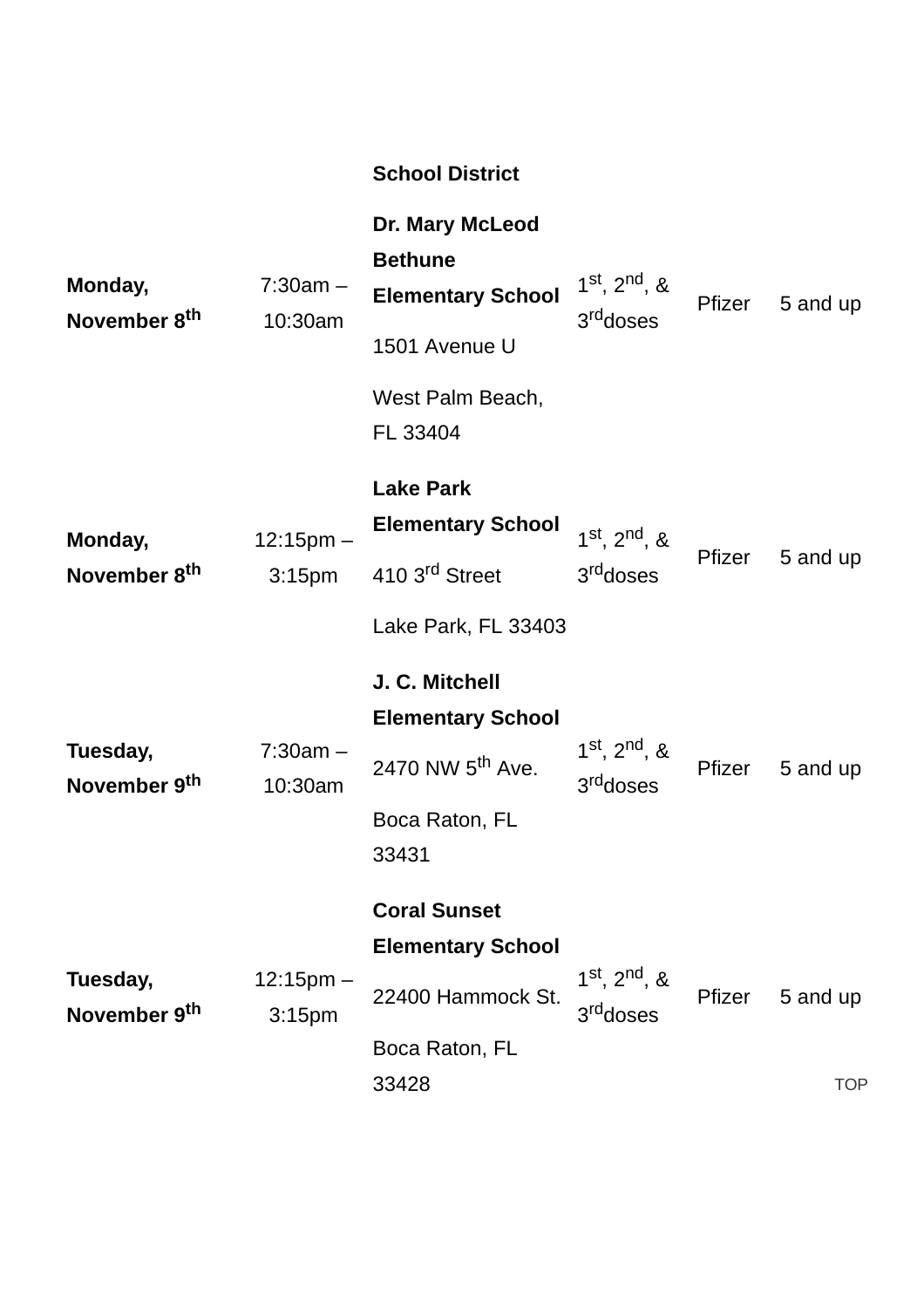#### **Hagen Road**

#### **Elementary School**

| Wednesday,<br>Nov. 10 <sup>th</sup> | $7:30am -$<br>10:30am                | 10565 Hagen Ranch $1st$ , $2nd$ , &<br>Road    | 3 <sup>rd</sup> doses                            | Pfizer | 5 and up   |
|-------------------------------------|--------------------------------------|------------------------------------------------|--------------------------------------------------|--------|------------|
|                                     |                                      | Boynton Beach, FL<br>33437                     |                                                  |        |            |
|                                     |                                      | <b>Forest Park</b><br><b>Elementary School</b> |                                                  |        |            |
| Wednesday,<br>Nov. 10 <sup>th</sup> | $12:15pm -$<br>3:15 <sub>pm</sub>    | 1201 SW 3 <sup>rd</sup> St.                    | $1^{st}$ , $2^{nd}$ , &<br>3rddoses              | Pfizer | 5 and up   |
|                                     |                                      | Boynton Beach, FL<br>33435                     |                                                  |        |            |
|                                     |                                      | Poinciana<br><b>Elementary School</b>          |                                                  |        |            |
| Friday,<br>November 12th            | $7:30am -$<br>10:30am                | 1203 N. Seacrest<br>Blvd.                      | $1^{st}$ , $2^{nd}$ , &<br>3 <sup>rd</sup> doses | Pfizer | 5 and up   |
|                                     |                                      | Boynton Beach, FL<br>33435                     |                                                  |        |            |
|                                     |                                      | <b>Freedom Shores</b><br><b>Elementary</b>     |                                                  |        |            |
| Friday,<br>November 12th            | $12:15$ pm $-$<br>3:15 <sub>pm</sub> | 3400 Hypoluxo Road                             | $1^{st}$ , $2^{nd}$ , &<br>3 <sup>rd</sup> doses | Pfizer | 5 and up   |
|                                     |                                      | Boynton Beach, FL<br>33436                     |                                                  |        | <b>TOP</b> |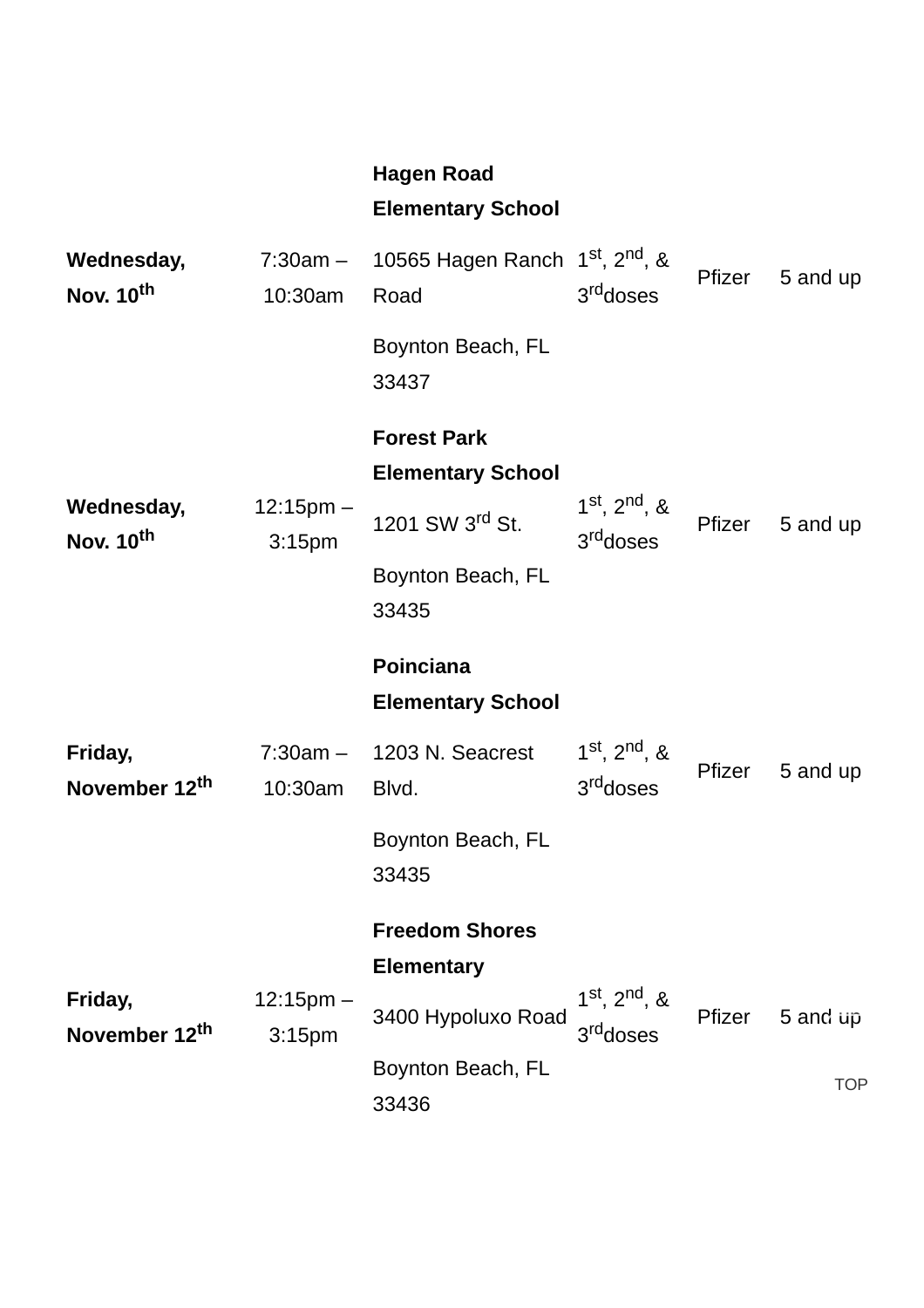|                                    |                                   | <b>West Technical</b><br><b>Education Center</b>       |                         |               |          |
|------------------------------------|-----------------------------------|--------------------------------------------------------|-------------------------|---------------|----------|
| Saturday, Nov.<br>13 <sup>th</sup> | $7:30am -$<br>10:30am             | 2625 NW 16th Street<br><b>Belle Glade, FL</b><br>33430 | 1st, 2nd, &<br>3rddoses | Pfizer        | 5 and up |
|                                    |                                   | <b>Pioneer Park</b><br><b>Elementary</b>               |                         |               |          |
| Saturday, Nov.<br>13 <sup>th</sup> | $12:15pm -$<br>3:15 <sub>pm</sub> | 39500 Pioneer Park<br>Road                             | 1st, 2nd, &<br>3rddoses | <b>Pfizer</b> | 5 and up |
|                                    |                                   | <b>Belle Glade, FL</b><br>33430                        |                         |               |          |

Third doses of the Pfizer COVID-19 vaccine are also available per [CDC](http://https//www.cdc.gov/coronavirus/2019-ncov/vaccines/booster-shot.html) guidelines for eligible individuals 18 years and older who present their COVID-19 Vaccination Record Card showing they received two prior Pfizer doses.

The mobile vaccination sites are closed on Thursday, November 11th in observance of Veterans Day. Visit [www.hcdpbc.org](http://http//www.hcdpbc.org/) and click the blue COVID-19 Information Center button for updates to the Health Care District's COVID-19 vaccination schedule. To date, the Health Care District has provided over 220,000 COVID-19 vaccinations in the community.

**– end –**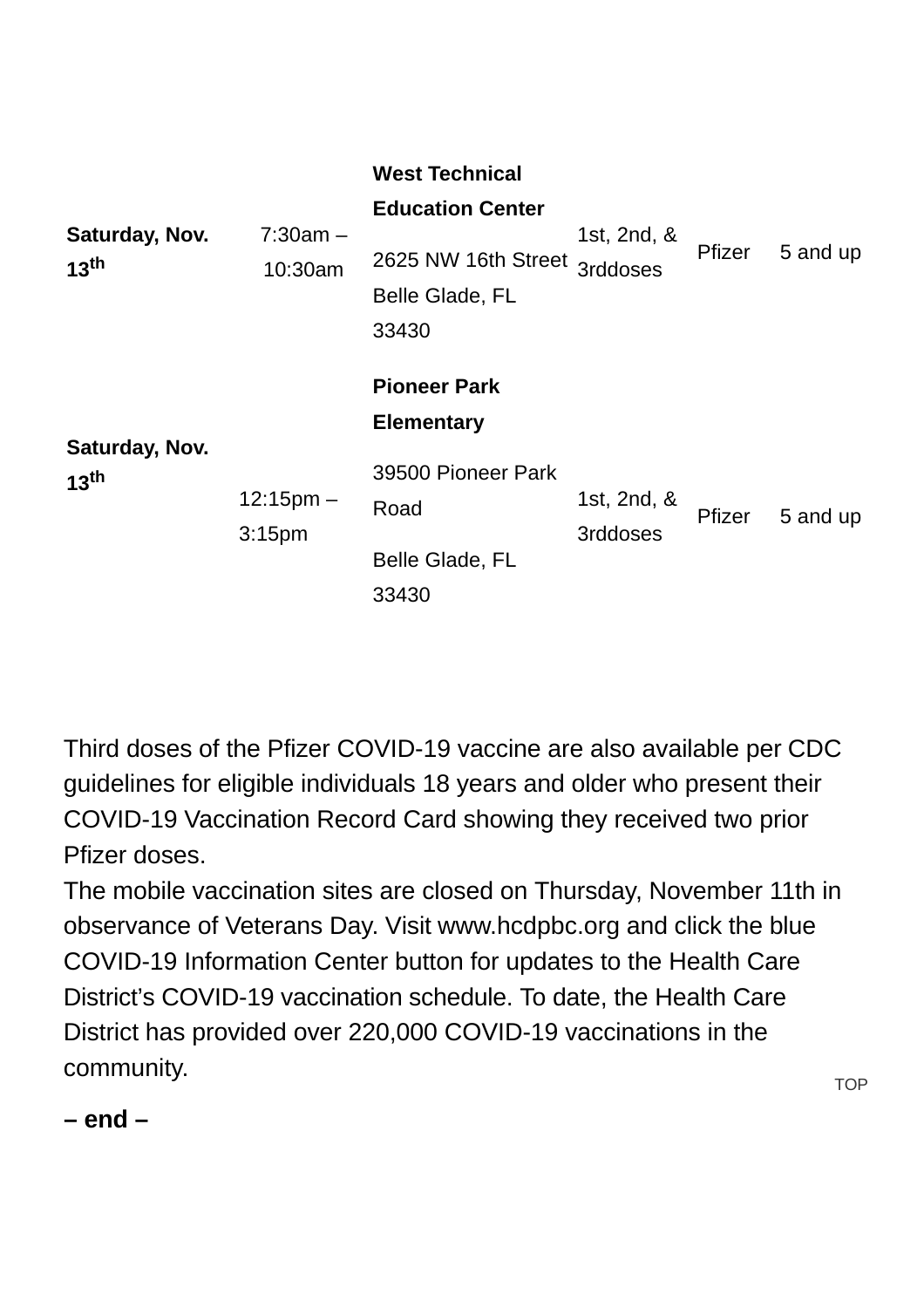#### **About the Health Care District**

The Health Care District of Palm Beach County provides primary medical care and dental services for adults and children at the C. L. Brumback Primary Care Clinics, a coordinated and lifesaving Trauma System that includes two FAA-certified Trauma Hawk air ambulances, registered nurses in nearly 170 public schools, short and long-term skilled nursing at the Edward J. Healey Rehabilitation and Nursing Center in Riviera Beach, and acute care at its teaching hospital, Lakeside Medical Center, which is accredited by The Joint Commission and serves the rural Glades' communities.

#### **About the C. L. Brumback Primary Care Clinics**

This project is supported by the Health Resources and Services Administration (HRSA) of the U.S. Department of Health and Human Services (HHS) under grant number H80CS25684 for Health Center Cluster in the award amount of \$7,111,563. Of the total project, 81.9% is financed with nongovernmental sources. This information or content and conclusions are those of the author and should not be construed as the official position or policy of, nor should any endorsements be inferred by HRSA, HHS or the U.S. Government. The C. L. Brumback Primary Care Clinics were granted Federal Tort Claims Act (FTCA) deeming status effective January 1, 2021.

### Support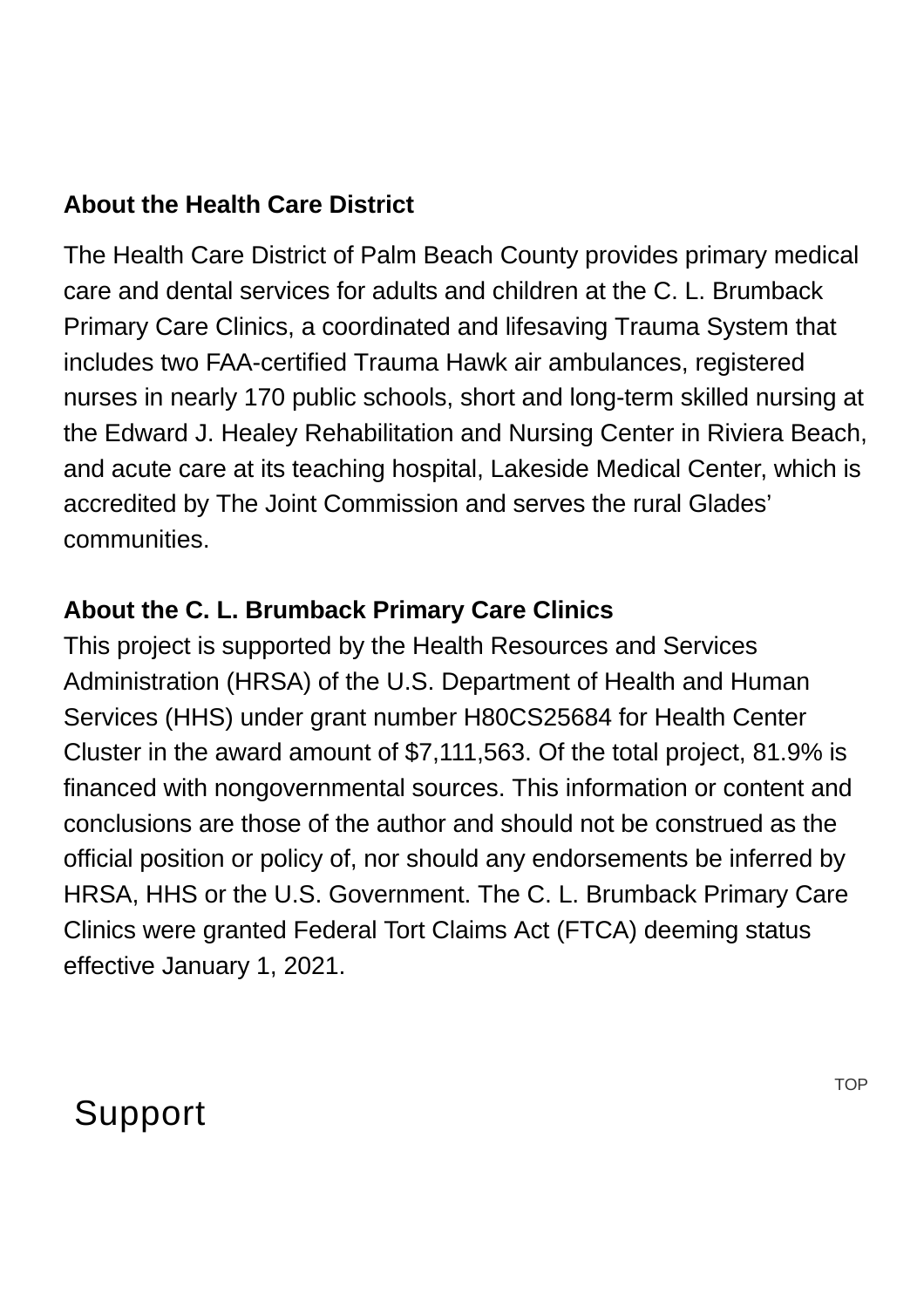[Notice of Privacy Practices \(PDF\)](https://www.hcdpbc.org/ArticleDocuments/224/Notice%20of%20Privacy%20Practices.pdf.aspx) [Privacy Policy & Disclaimer](https://www.hcdpbc.org/resources/compliance#privacy-policy-and-disclaimer) [Non-discrimination Notice](https://www.hcdpbc.org/resources/compliance#non-discrimination-notice) [ADA Notice](https://www.hcdpbc.org/resources/compliance#ada-notice) [Department of Transportation Notice](https://www.hcdpbc.org/resources/compliance#faa) [Hospital Price Transparency](https://www.hcdpbc.org/for-patients/hospital/billing-financial-assistance) [Employee Access Center](https://eac.hcdpbc.org/EAC51/Login.aspx)

## **Compliance**

### **Compliance Hotline: 1-866-633-7233**

[Compliance Page](https://www.hcdpbc.org/resources/compliance)

### Public Meetings

[see all meetings](https://www.hcdpbc.org/resources/public-meetings)

[Medical Executive Committee](https://www.hcdpbc.org/EventViewTrainingDetails.aspx?Bck=Y&EventID=473&m=0|0&DisplayType=C)

**Date:** July 11, 2022

#### **Location:**

In-Person & Zoom Meeting - SEE MEETING DETAILS INCLUDED.

Lakeside Medical Center [39200 Hooker Highway](https://www.google.com/maps?f=l&hl=en&q=39200+Hooker+Highway%2c+Belle+Glade%2c+Florida+33430) Belle Glade, FL 33430